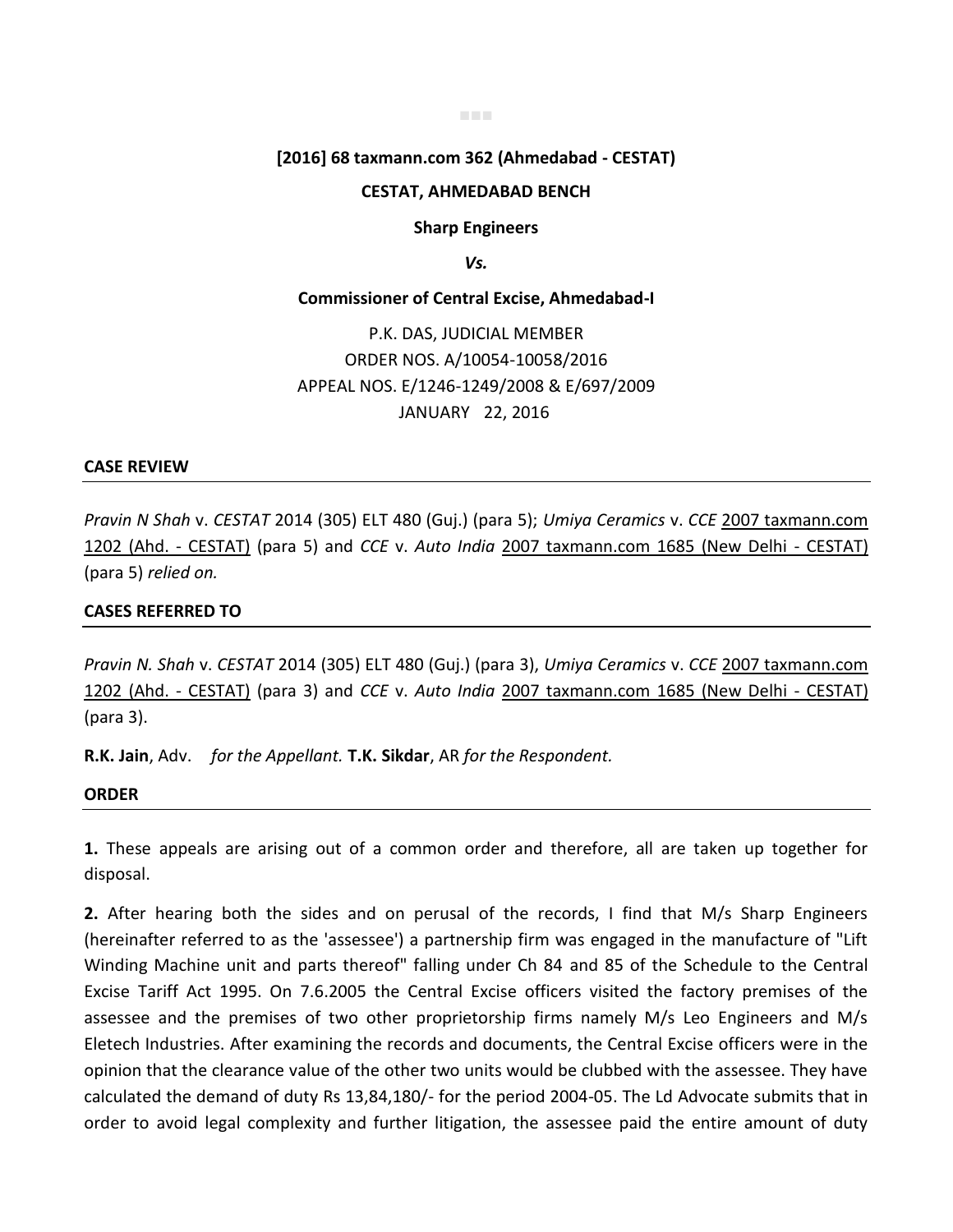along with interest and penalty of 25% of duty, which would be Rs 17,72,800.00. Thereafter, a show cause notice dated 18.12.2007 was issued proposing demand of duty along with interest and to impose penalty of equal amount of duty and to impose penalty on the partner of the assessee and the proprietors of the other two units. The Adjudicating Authority confirmed the demand of duty of Rs 13,57,039.00 along with interest and imposed penalty of equal amount of duty on the assessee It has also imposed penalty of Rs 50,000/- on Shri Babul Joitaram, partner of the assessee and Rs 40,000/ each on S/Shri Amitbhai Babubhai Patel and Shri Dhirubhai K Modhwadia Proprietor of M/s Leo Engineers and M/s Eletech Industries respectively. By the impugned order, the Commissioner (Appeals) upheld the adjudication order and rejected the appeals filed by the appellants. M/s Sharp Engineers filed two appeals along with the appeals of other three appellants before the Tribunal.

**3.** The Ld. Advocate on behalf of the appellants submits that as they have already paid the entire amount of duty along with interest and penalty of 25% of the duty, no Show cause notice should be issued under Section 11A (2B) of the Central Excise Act 1944. He further submits that both the authorities below had not given the option to pay penalty of 25% duty as provided under Section 11AC of the Act. It is submitted that as the penalty was imposed on the partnership firm, no separate penalty can be imposed on the partner as held by the Hon'ble Gujarat High Court in the case of *Pravin N Shah* v. *CESTAT* 2014 (305) ELT 480. It is also contended that the Revenue held that the other units are dummy and therefore no penalty can be imposed on the dummy units. He relied upon the following cases:

1. *Umiya Ceramics* v. *CCE* 2007 taxmann.com 1202 (Ahd. - CESTAT)

# 2. *CCE* v. *Auto India* 2007 taxmann.com 1685 (New Delhi - CESTAT)

**4.** On the other hand, the Ld Authorised Representative on behalf of the Revenue reiterates the findings of the Commissioner (Appeals). He submits that the Central Excise Officers detected the irregularity and thereafter they have paid the duty and therefore imposition of penalty are justified. He further submits that the penalty was imposed on the proprietors and not the firm, which is a dummy unit and therefore imposition on the individual proprietor are justified.

**5.** After hearing both the sides and on perusal of the records, I find that the appellants are not contesting the demand of duty along with interest and penalty on the assessee. The appellants already paid the entire amount of duty along with interest and penalty of 25% of the duty before issuance of the show cause notice. So, the imposition of penalty of equal amount of duty under Section 11AC cannot be sustained. Regarding imposition of penalty on the partner of the partnership firm, I find that the partner of the partnership firm had already paid the duty before issue of the show cause notice in order to avoid legal proceedings. In such situation, imposition of separate penalty on the partner of the firm is not justified. The Hon'ble Gujarat High Court in the case of *Pravin N Shah* (*Supra*) held that once partnership firm penalized, separate penalty not imposable upon partner of the firm because the partner is not a separate legal entity. Regarding imposition of penalty on the proprietors of the two dummy units, the main contention of the Ld Authorised Representative for Revenue that penalty was imposed not on the units but on the proprietor. It is well settled that there is no difference between